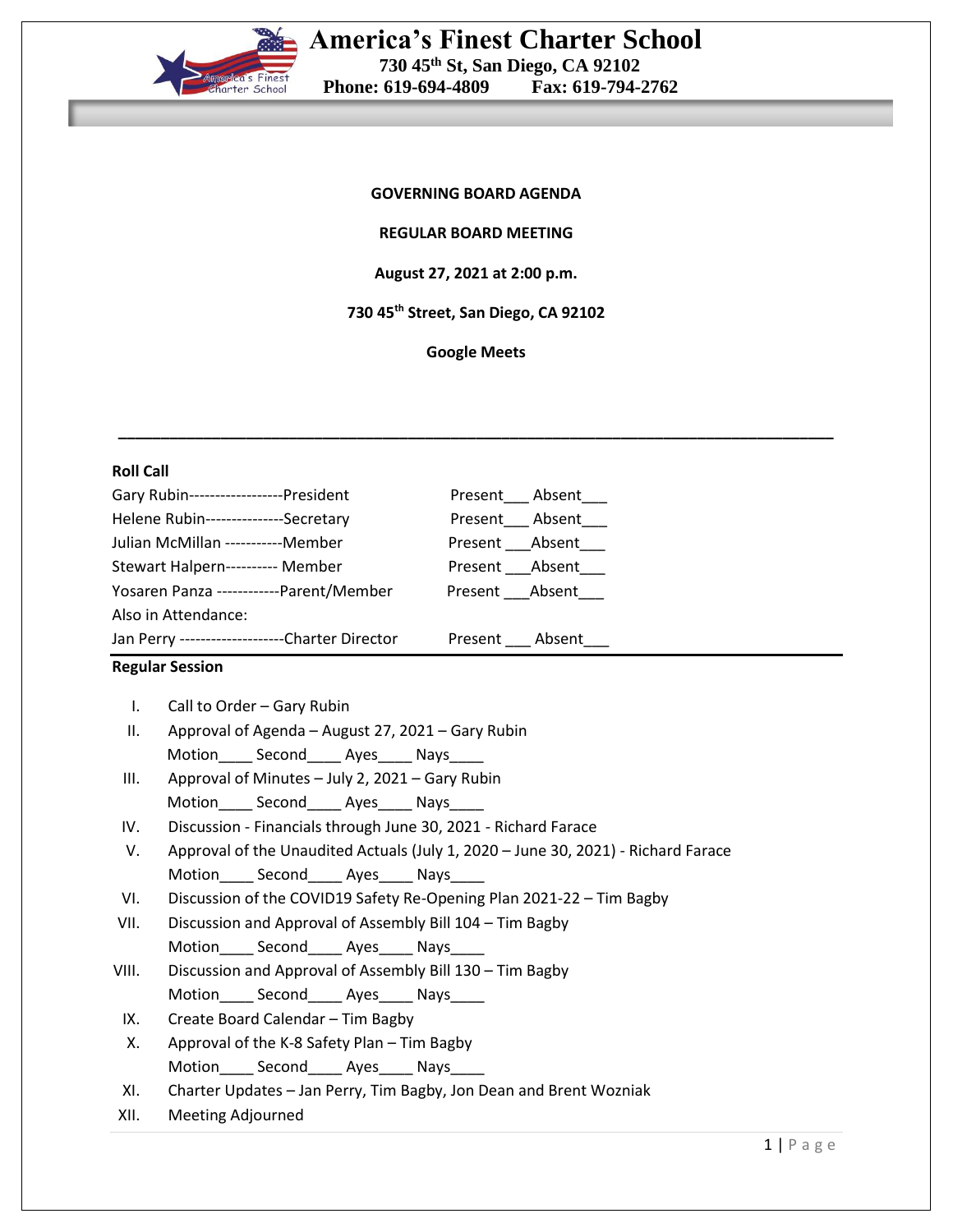

Motion\_\_\_\_ Second\_\_\_\_ Ayes\_\_\_\_ Nays**\_\_\_\_**

### **CLOSED SESSION**

### **RECONVENE TO OPEN SESSION**

- XIII. Public Report of Action Taken in Closed Session, if any, and Vote or Abstention of Each Board Member Present
- XIV. **PUBLIC COMMENT** This is the appropriate point in the meeting for any members of the audience to speak on matters of special interest or concern not on the present agenda. Please see the instructions for presentations to the Board by Parents and Citizens on the next page.

The next regularly scheduled Governing Board Meeting is to be held **\_\_\_\_\_\_\_\_\_\_\_\_\_\_\_\_\_\_\_\_\_\_**

## **INSTRUCTIONS FOR PRESENTATIONS TO THE BOARD BY PARENTS AND CITIZENS**

America's Finest Charter School ("School") welcomes your participation at the School's Governing Board ("Board") meetings. The purpose of a public meeting of the Board is to conduct the affairs of the School in public. Your participation assures us of continuing community interest in our school. To assist you in the ease of speaking/participating in our meetings, the following guidelines are provided:

- 1. Agendas are available to all audience members at the door to the meeting
- 2. Members of the public wishing to address the Board during Public Comment are requested, prior to the meeting, to submit to the Secretary of the Board their names and the subject on which they wish to speak. "Public Comment" is set aside for members of the audience to raise issues that are not specifically on the agenda. However, due to public meeting laws, the Board can only listen to your issue, not respond to take action. These presentations are limited to three (3) minutes and total time allotted to non-agenda items will not exceed fifteen (15) minutes. The Board may give direction to staff to respond to your concern or you may be offered the option of returning with a citizen-requested item.
- 3. Members of the public wishing to address the Board regarding items on the agenda are requested, prior to the meeting, to submit to the secretary of the Board their names and the subject on which they wish to speak. Regarding such items, you may specify that agenda item and you will be given an opportunity to speak for up to three (3) minutes when the Board discusses that item.
- 4. When addressing the Board, speakers are requested to state their name from the podium and adhere to the time limits set forth.